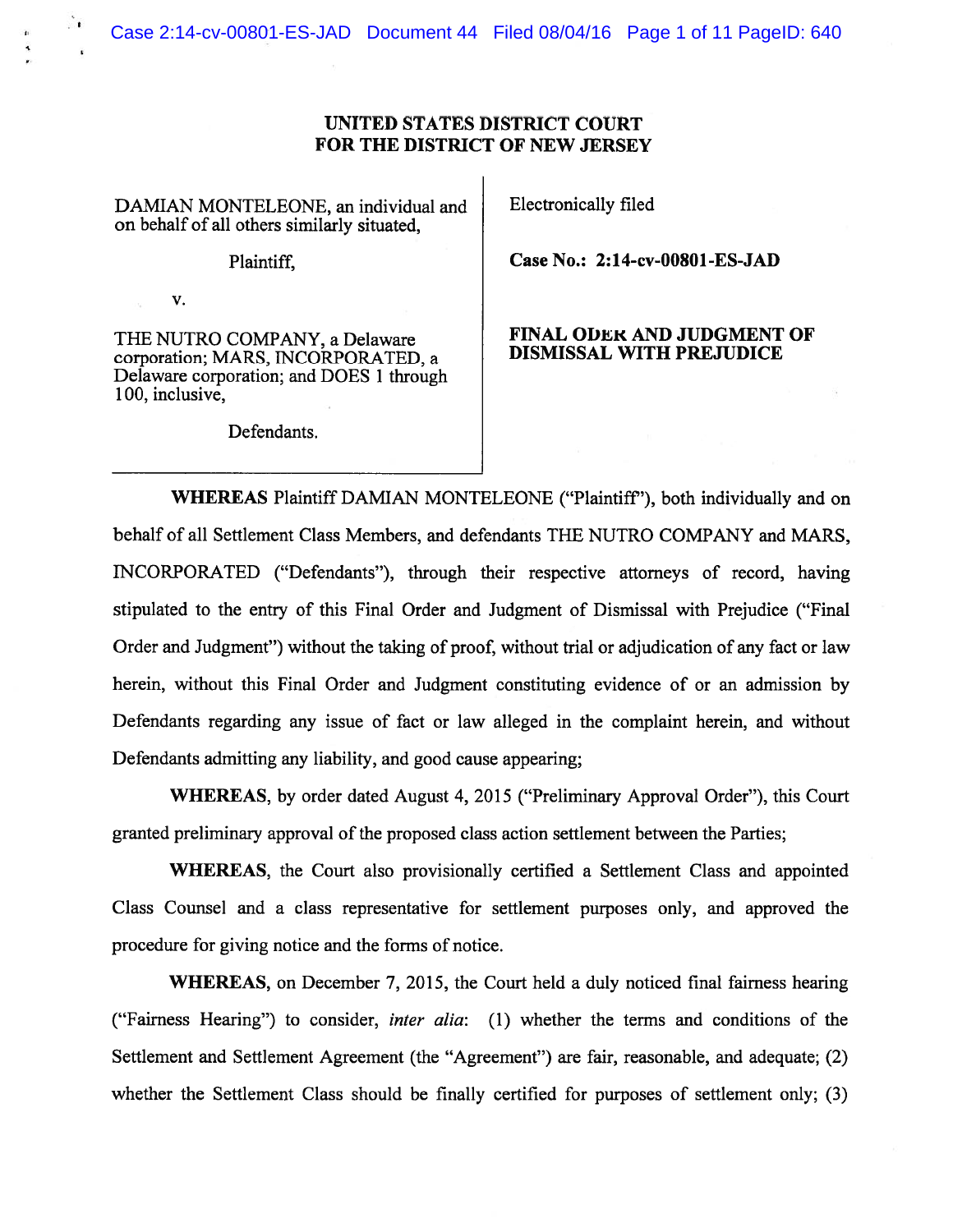whether <sup>a</sup> judgment should be entered dismissing Plaintiff's complaint on the merits and with prejudice in favor of Defendants and against all persons or entities who are Settlement Class Members; and (4) whether and what amount to award attorneys' fees and expenses to counsel for the Settlement Class;

WHEREAS, at the Fairness Hearing, the Court directed the parties to jointly submit supplemental briefing on the issue of attorneys' fees and costs, which the parties filed on January 6,2016;

WHEREAS, the Court considered all matters submitted to it at the Fairness Hearing and otherwise, and it appears that notice substantially in the form approved by the Court in the Preliminary Approval Order was given in the manner that the Court ordered;

WHEREAS, the settlement was the result of extended, arms'-length negotiations as well as mediation with <sup>a</sup> respected mediator, the Honorable Mark B. Epstein (Ret.);

WHEREAS, counsel for the parties are highly experienced in this type of litigation, with full knowledge of the risks inherent in this Action, and independent investigations by counsel for the parties suffices to enable the parties to make an informed decisions as to the fairness and adequacy of the Settlement;

WHEREAS, the Court has determined after careful consideration that the proposed settlement of the claims of the Settlement Class Members against Defendants, as well as the release of Defendants and the Released Parties, the significant relief provided to the Settlement Class Members—in the form of Defendants' agreemen<sup>t</sup> to distribute up to Five Hundred Thousand Dollars (\$500,000.00) to eligible Settlement Class Members who purchased the Affected Product—as described in the Agreement, and the award of attorneys' fees and expenses requested, are fair, reasonable and adequate;

WHEREAS, the Court issued an opinion ("Memorandum Opinion") on June 30, 2016 addressing Class Counsels' reques<sup>t</sup> for attorneys' fees and costs.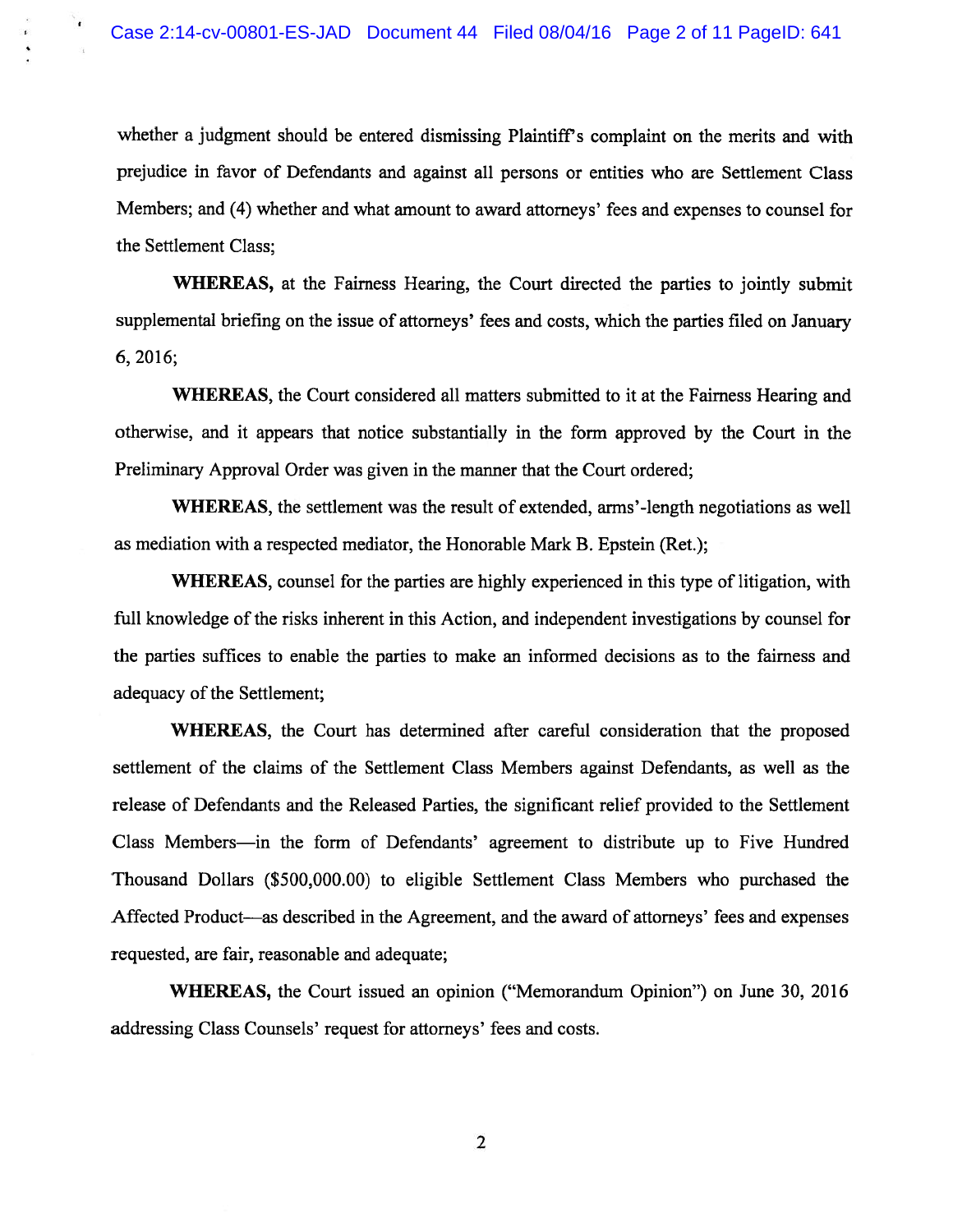NOW, THEREFORE, for the reasons stated herein, in the Preliminary Approval Order, on the record at the Fairness Hearing, and in the Court's Memorandum Opinion, it is hereby ORDERED, ADJUDGED, AND DECREED that:

1. Incorporation of Settlement Agreement. The Agreement, including any attachments thereto, is expressly incorporated by reference into this Final Order and Judgment and made <sup>a</sup> par<sup>t</sup> hereof for all purposes. Except where otherwise noted, all capitalized terms used in this Final Order and Judgment shall have the meanings set forth in the Agreement.

2. Jurisdiction. This Court has subject-matter jurisdiction over this Action, including, without limitation, jurisdiction to approve the proposed settlement, to gran<sup>t</sup> final certification of the Settlement Class, to settle and release all claims arising out of the transactions alleged in Plaintiffs complaint in the Action, and to dismiss this Action on the merits and with prejudice. This Court has personal jurisdiction over the parties to this action, including the Settlement Class Members.

3. Final Certification of Settlement Class. The Court finds, for settlement purposes only and conditioned upon the entry of this Final Order and Judgment and upon occurrence of the Effective Date, that the prerequisites for <sup>a</sup> class action under Federal Rule of Civil Procedure 23(a) and (b)(3) have been satisfied as provided for in the Preliminary Approval Order. The Court hereby finds that the Settlement Class meets all requirements of Federal Rule of Civil Procedure 23(a) and (b)(3) for certification of the class claims alleged in the Action, including: (a) numerosity; (b) commonality; (c) typicality; (d) adequacy of the class representative and Class Counsel; (e) predominance of common questions of fact and law among the Settlement Class; and (f) superiority.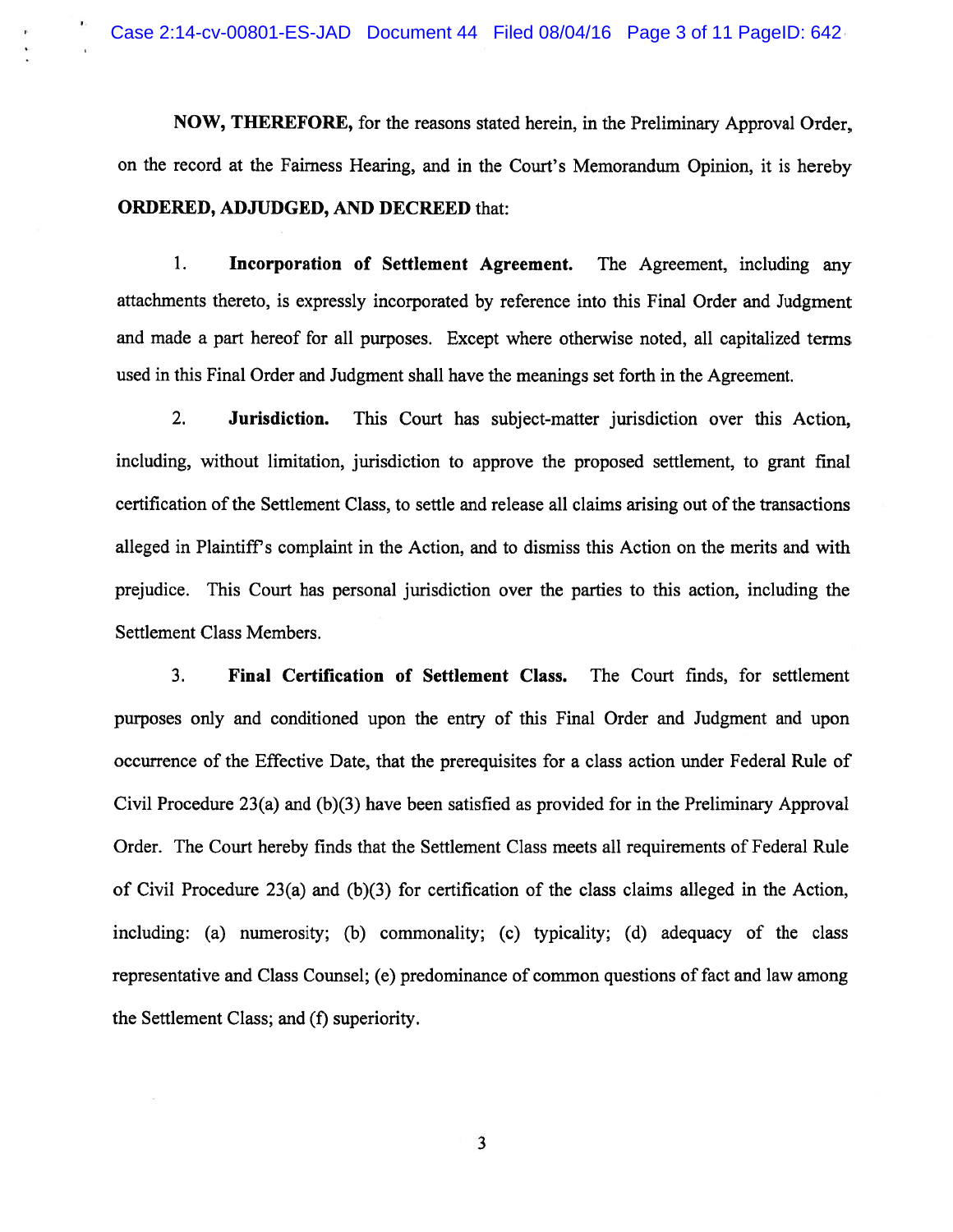4. The Court hereby finally certifies this Action for settlement purposes only as <sup>a</sup> class action on behalf of the following settlement class (the "Settlement Class"):

All persons in the United States (excluding residents of the State of California) who purchased Ultra brand dry dog kibble between April 1, 2007 and June 30, <sup>2009</sup> and/or Ultra brand dog biscuits between April 1, <sup>2007</sup> and April 30, 2011. Excluded from the Settlement Class are all persons who are employees, directors, officers, and agents of Defendants or their subsidiaries and affiliated companies, as well as the Court and its immediate family and staff.

5. As defined in the Agreement, "Settlement Class Member(s)" means any member of the Settlement Class who did not elect exclusion or op<sup>t</sup> out from the Settlement Class during the Notice period pursuan<sup>t</sup> to the terms and conditions for exclusion set out in the Agreement, the Preliminary Approval Order, the Notice, and the Summary Notice. Pursuant to Federal Rule of Civil Procedure 23(c)(3), all Settlement Class Members are bound by this Final Order and Judgment.

6. Pursuant to Federal Rule of Civil Procedure Rule 23(a), the Court finds that the Plaintiff in the Action, Damian Monteleone, is <sup>a</sup> Settlement Class Member, his claims are typical ofthe Settlement Class, and he has fairly and adequately protected the interests of the Settlement Class throughout the proceedings in the Action. Accordingly, the Court hereby appoints Damian Monteleone as class representative.

7. Having considered the factors set forth in Federal Rule of Civil Procedure 23(g)(1), the Court finds that Class Counsel has fairly and adequately represented the Settlement Class for purposes of entering into and implementing the Settlement, and thus, hereby appoints Class Counsel as counsel to represen<sup>t</sup> the Settlement Class Members.

8. Final Approval of Notice. The Court finds that notice was provided in accordance with the terms of the Agreement and this Court's Preliminary Approval Order and that such notice:

(a) constituted the best practicable notice under the circumstances of this Action to the Settlement Class, Settlement Class Members, and all other all persons and entities entitled to be provided with such notice;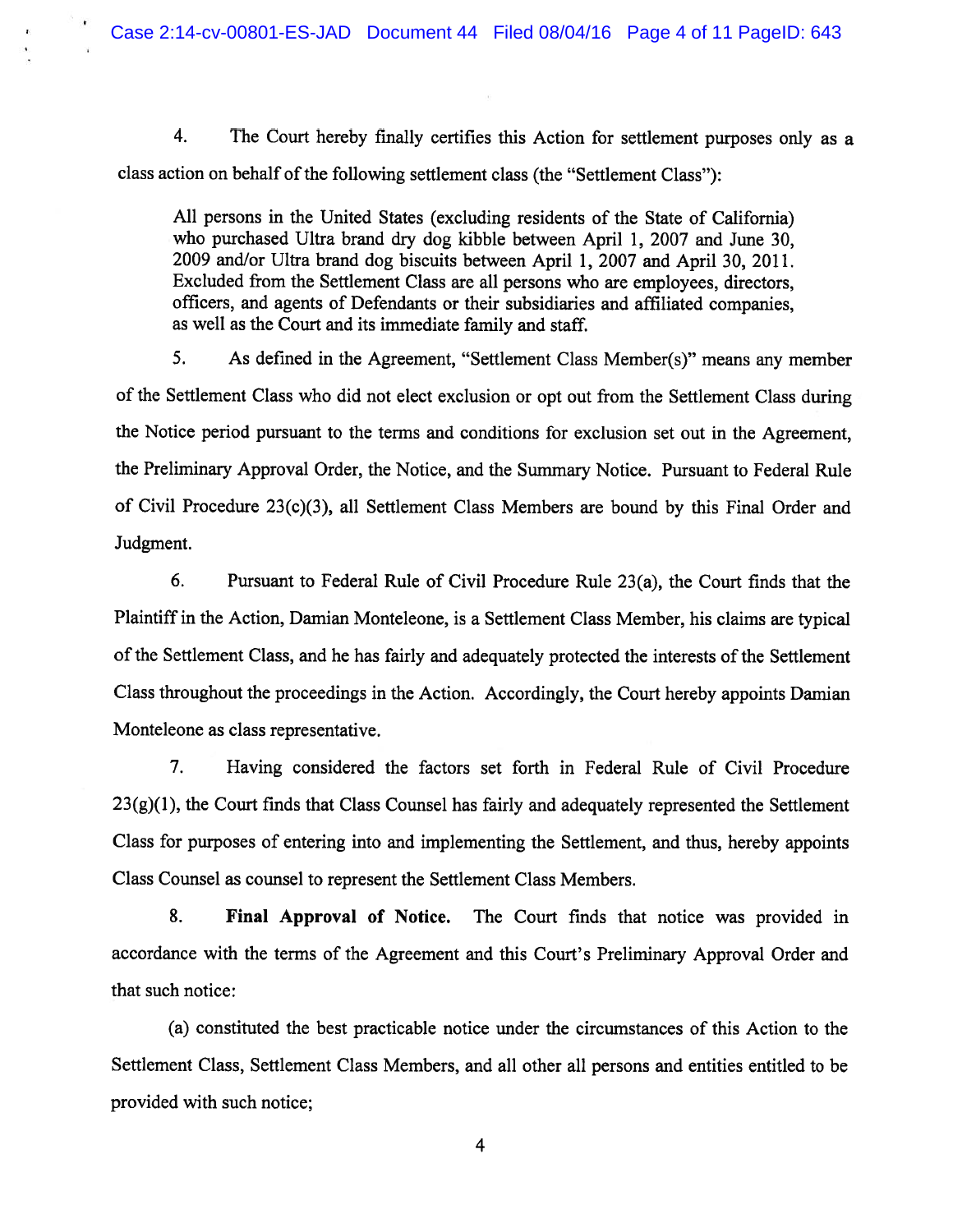(b) fully satisfied the requirements of Federal Rule of Civil Procedure 23, the requirements of due process, <sup>28</sup> U.S.C. § 1715, and any other applicable law(s); and

(c) was reasonably calculated, under the circumstances, to apprise the Settlement Class and Settlement Class Members of the (i) the nature and pendency of this class action, (ii) the definition of the class certified; (iii) the class claims, issues, and/or defenses; (iv) their right to enter an appearance through an attorney; (v) their right to exclude themselves from the Settlement Class and the propose<sup>d</sup> settlement upon request, (vi) their right to object to any aspec<sup>t</sup> of the proposed settlement, (vii) the time and manner for requesting exclusion; (viii) their right to appear at the Fairness Hearing, and (ix) the binding effect of the orders and Final Order and Judgment in this Action, whether favorable or unfavorable, on all persons who do not reques<sup>t</sup> exclusion from the Settlement Class under Rule 23(c)(3).

9. Final Approval of Settlement. Because it appears that (1) settlement negotiations occurred at arm's length; (2) there was sufficient discovery and investigation of claims; (3) the proponents of the settlement are highly experienced in similar litigation; and (4) none of the Settlement Class objected, the Court will apply <sup>a</sup> presumption of fairness to the settlement. See In re Warfarin Sodium Antitrust Litig., 391 F.3d 516, 535 (3d Cir. 2004). In addition, because settlement in this matter preceded class certification, the Court has applied <sup>a</sup> heightened standard and has carefully assessed whether the terms of the settlement, as reflected in the Agreement, are fair, reasonable, and adequate pursuan<sup>t</sup> to Federal Rule of Civil Procedure 23(e)(2). See In re Gen. Motors Corp. Prods. Liab. Litig., 55 F.3d 768, 805—06 (3d Cir. 1995). After application of the relevant factors, the Court finds that the terms and provisions of the Settlement, as set forth in the Agreement, including any and all amendments and exhibits, have been entered into in good faith and are hereby fully and finally approved as fair, reasonable and adequate as to, and in the best interests of, Plaintiff and the Settlement Class Members. See Girsh v. Jepson, 521 F.2d 153, 157 (3d Cir. 1975); In re Prudential Ins. Co. Sales Practice Litig., 148 F.3d 283, 323 (3d Cir 1998). Because this settlement includes <sup>a</sup> cy pres component, the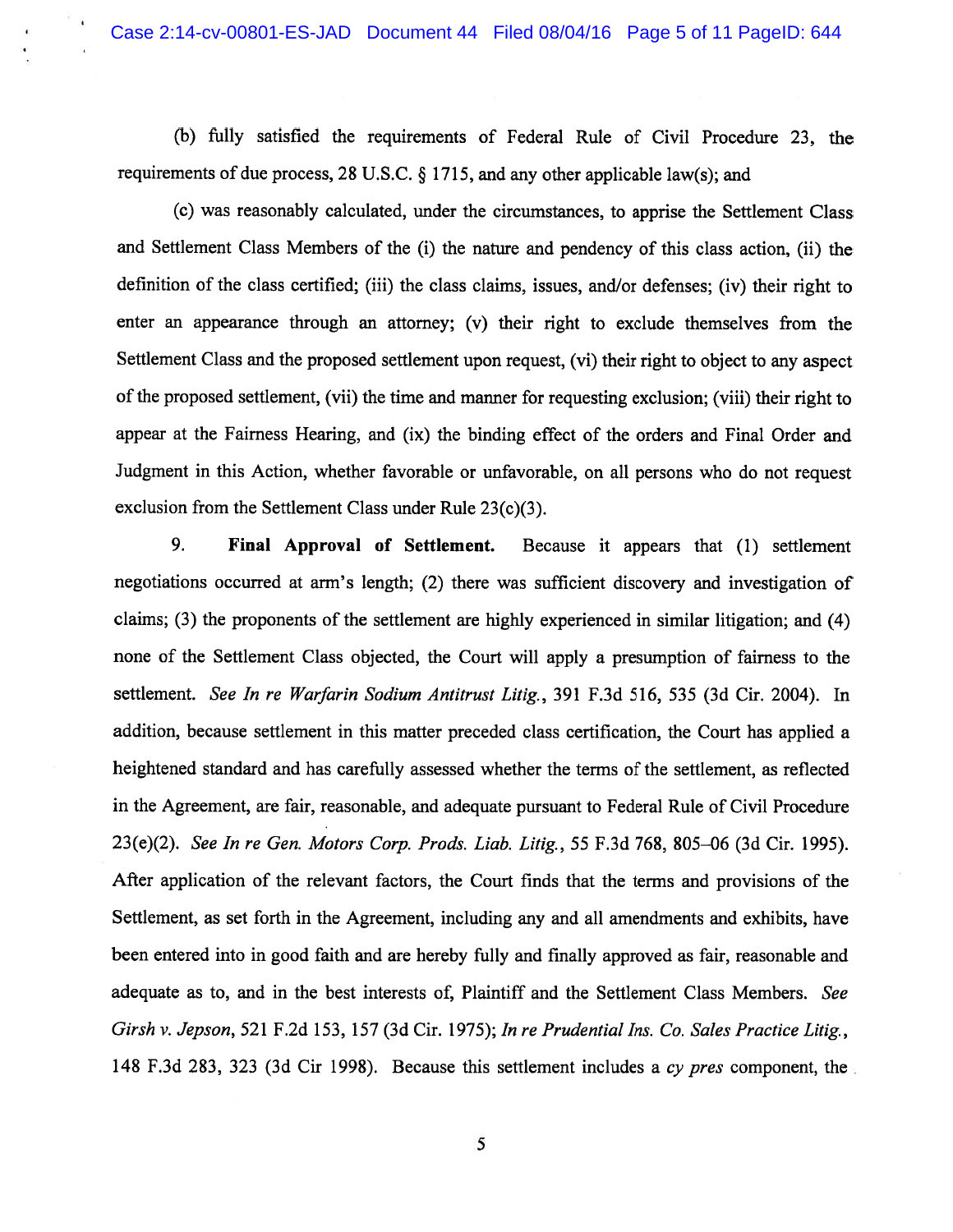Court has considered the degree of direct benefit provided to class members in making this determination. See In re Baby Prods. Antitrust Litig., 708 F.3d 163, 174 (3d Cir. 2013).

10. Final Approval of Plan of Allocation. The Court finds that the <sup>p</sup>lan of allocation of the settlement fund, as described in the Settlement Agreement, is fair, reasonable, and adequate as to all Settlement Class Members and therefore approves the same pursuan<sup>t</sup> to Federal Rule of Civil Procedure 23(e).

11. Dismissal. This Action is hereby DISMISSED WITH PREJUDICE and without costs as against Defendants and the Released Parties. All Settlement Class Members who have not timely and validly opted out of this settlement are hereby bound by this Final Order and Judgment and the Release provided herein.

12. Release. Upon the Effective Date, the Releasing Parties (as that term is defined in the Agreement) shall be deemed to have, and by operation of this Final Order and Judgment shall have, fully, finally, and forever released, relinquished, and discharged all Released Claims against the Released Parties. Released Claims means and includes any and all claims, demands, rights, damages, obligations, suits, debts, liens, and causes of action of every nature and description whatsoever, ascertained or unascertained, suspected or unsuspected, existing or claimed to exist, including unknown claims as of the Effective Date by Plaintiff and all Settlement Class Members (and Plaintiff's and Settlement Class Members' respective heirs, executors, administrators, representatives, agents, attorneys, partners, successors, predecessorsin-interest, and assigns) that:

(a) were brought or that could have been brought against the Released Parties, or any of them, and that arise out of or are related in any way to any or all of the acts, omissions, facts, matters, transactions, or occurrences that were or could have been directly or indirectly alleged or referred to in the Action (including, but not limited to, alleged violations of state consumer protection and unfair competition laws (including, but not limited to, N.J. Stat.  $\S$  56:8-1 *et seq.*); fraud; negligent misrepresentation; breach of contract; breach of express or implied warranty;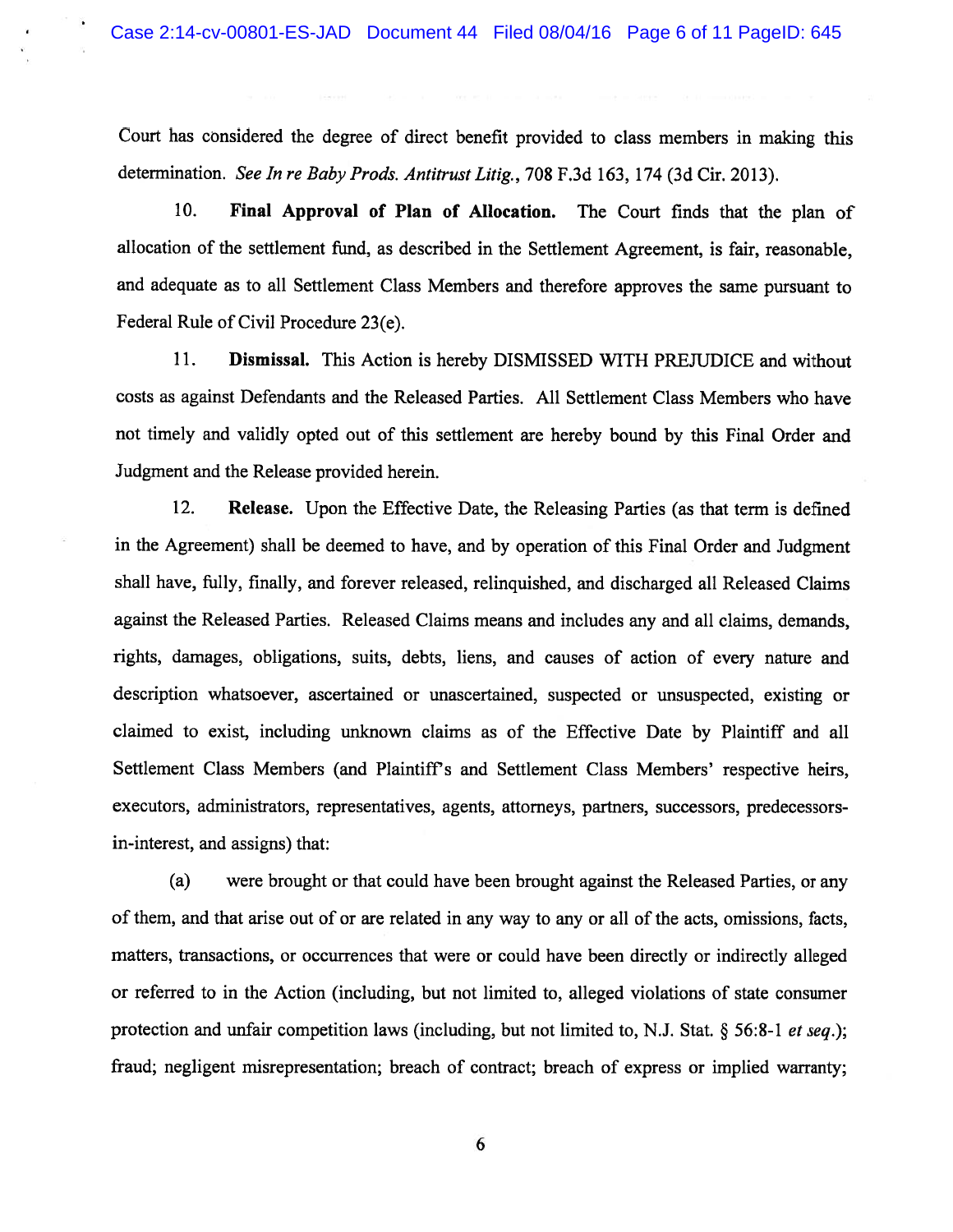unjust enrichment, restitution, trespass, conversion, declaratory or injunctive relief, and other equitable claims or claims sounding in contract and tort); and

(b) relate in any way to the *Bacillus* Guarantee, including but not limited to all claims that relate in any way to (i) Nutro's representation that its Ultra kibble and biscuits contained <sup>a</sup> specified amount of "Total Bacillus Species" (listed as CFUs per pound) in its "Guaranteed Analysis" or (ii) Nutro's representation that its Ultra kibble and biscuits were <sup>a</sup> source of live microbials.

13. The Released Claims include known and unknown claims relating to the Action, and the Agreement is expressly intended to cover and include all such injuries or damages, including all rights of action thereunder. To the fullest extent possible, Settlement Class Members have expressly, knowingly, intelligently, and voluntarily waived any and all rights they may have under applicable state or federal laws restricting or limiting the scope and effect of the general release given herein to claims known or suspected by Settlement Class Members at the time the Agreement was executed. Settlement Class Members have expressly waived and relinquished any and all rights and benefits that they may have under, or that may be conferred upon them by, such state or federal laws, to the fullest extent that they may lawfully waive such rights or benefits pertaining to the Released Claims. In connection with such waiver and relinquishment, the Settlement Class Members have acknowledged that they are aware that they or their attorneys may hereafter discover claims or facts in addition to or different from those that they now know or believe exist with respec<sup>t</sup> to Released Claims, but that it is their intention to hereby fully, finally, and forever settle and release all of the Released Claims, known or unknown, suspected or unsuspected, that they have against the Released Parties. In furtherance of such intention, the release herein given by the Settlement Class Members to the Released Parties shall be and will remain in effect as <sup>a</sup> full and complete general release notwithstanding the discovery or existence of any such additional different claims or facts. Each of the parties has expressly acknowledged that it was advised by its attorney of the contents and effect of any state or federal law restricting or limiting the scope and effect of the general release given herein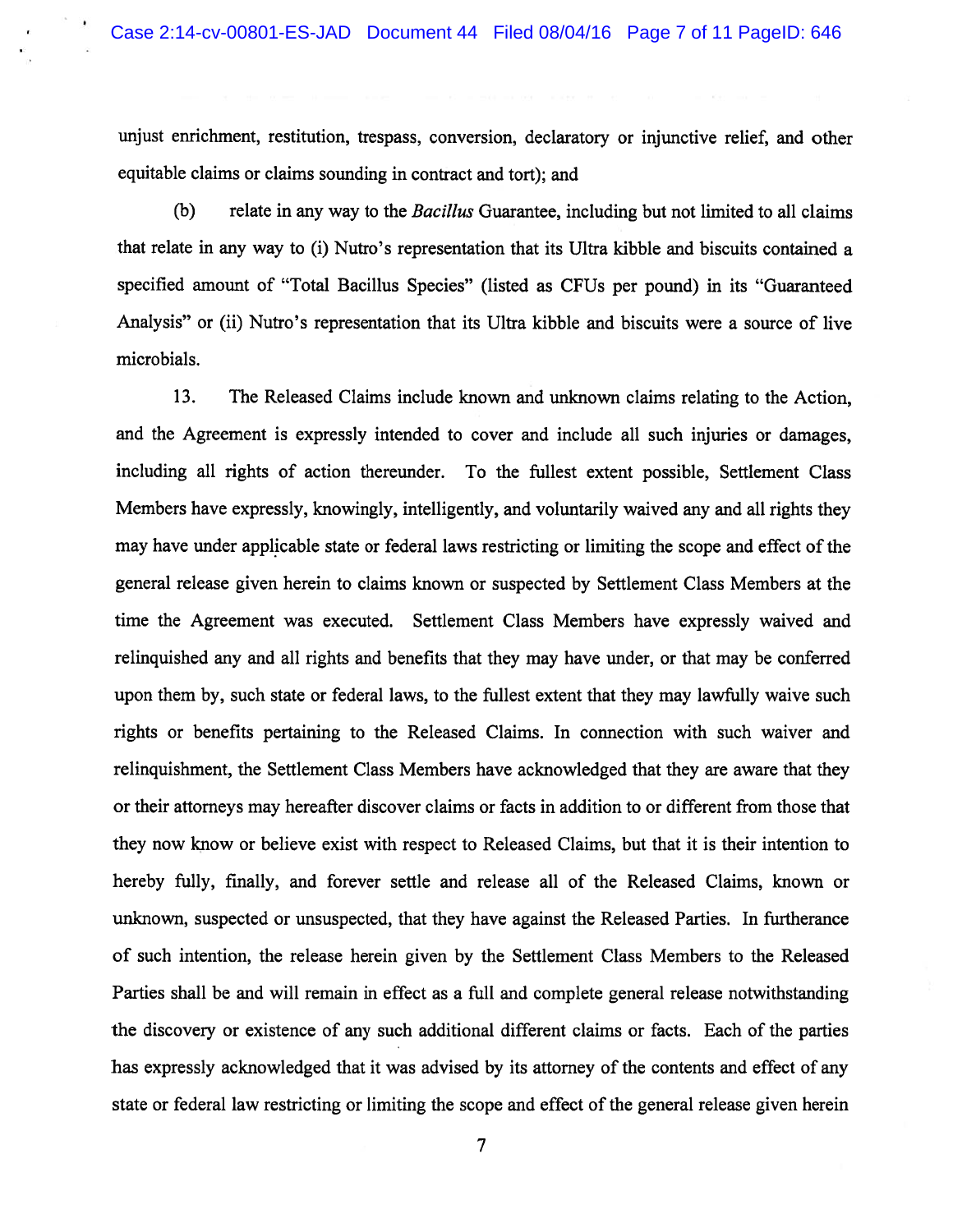to claims known or suspected at the time the Agreement was executed, and with knowledge, each of the parties has expressly waived whatever benefits it may have had pursuan<sup>t</sup> to such laws. Plaintiff has acknowledged, and the Settlement Class Members shall be deemed by operation of the Final Order and Judgment to have acknowledged, that the foregoing waiver was separately bargained for and a material element of the Settlement of which this release is a part.

14. Members of the Settlement Class who have opted out of or sought exclusion from the settlement by the date set by the Court do not release their claims and will not obtain any benefits of the settlement.

15. Other Actions. The Court orders that, upon the Effective Date, the Agreement shall be the exclusive remedy for any and all Released Claims of Settlement Class Members. The Court thus hereby permanently bars and enjoins Plaintiff, all Settlement Class Members, and all persons acting on behalf of, or in concert or participation with such Plaintiff or Settlement Class Members (including but not limited to the Releasing Parties), from: (a) filing, commencing, asserting, prosecuting, supporting, maintaining, pursuing, continuing, intervening in, or participating in, or receiving any benefits from, any lawsuit, arbitration, or administrative, regulatory or other proceeding or order in any jurisdiction based upon or asserting any of the Released Claims; (b) bringing <sup>a</sup> class action on behalf of Plaintiff or Settlement Class Members, seeking to certify <sup>a</sup> class that includes Plaintiff or Settlement Class Members, or continuing to prosecute or participate in any previously filed and/or certified class action, in any lawsuit based upon or asserting any of the Released Claims.

16. No Admission. Neither the Agreement, nor any of its terms and provisions, nor any of the negotiations or proceedings connected with it, nor any of the documents or statements referred to therein, nor any of the documents or statements generated or received pursuan<sup>t</sup> to the claims administration process, shall be:

(a) offered by any person or received against Defendants as evidence or construed as or deemed to be evidence of any presumption, concession, or admission by Defendants of the truth of the facts alleged by the Plaintiff or any Settlement Class Member or the validity of any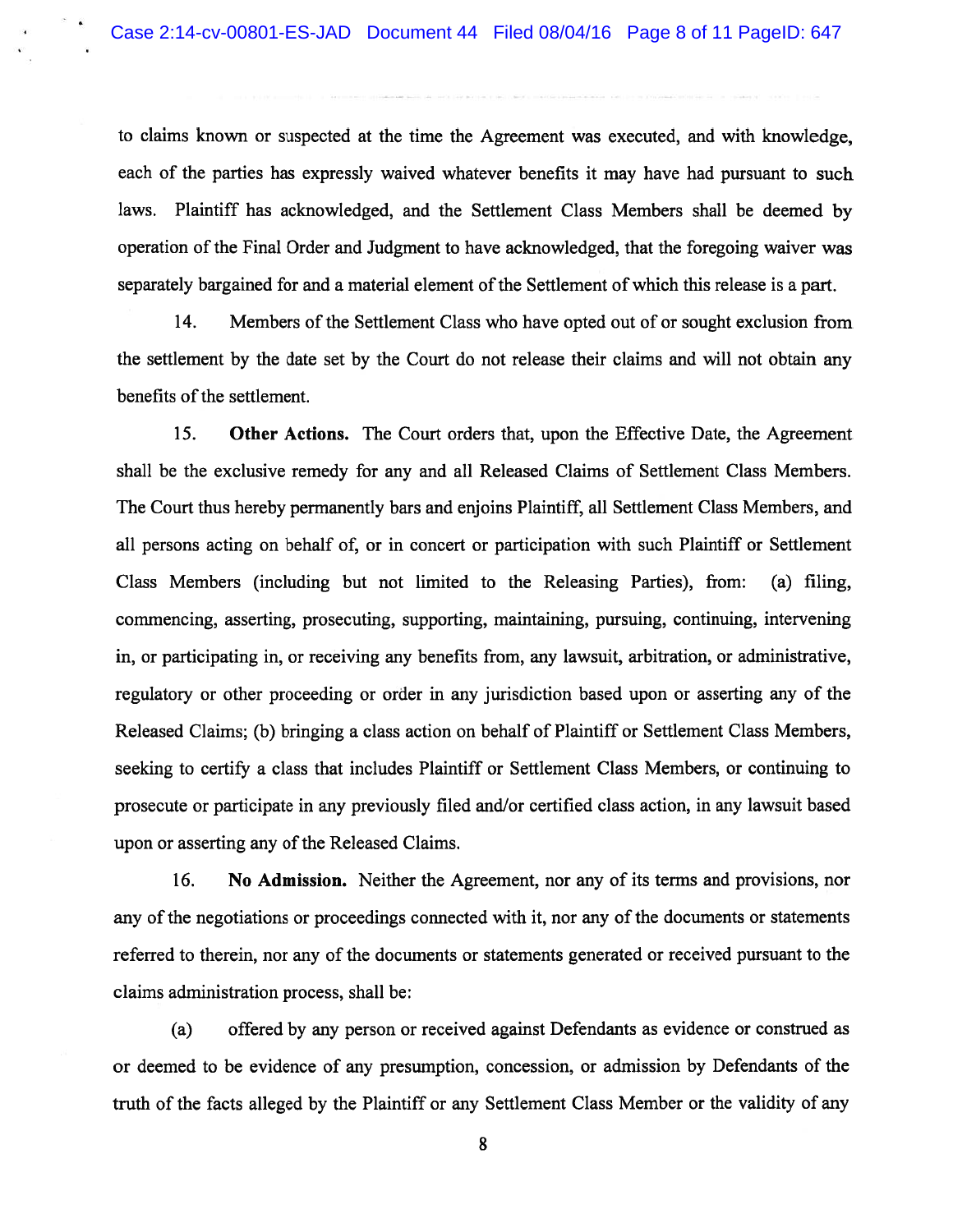claim that has been or could have been asserted in the Action or in any litigation, or other judicial or administrative proceeding, or the deficiency of any defense that has been or could have been asserted in the Action or in any litigation, or of any liability, negligence, fault or wrongdoing of Defendants;

(b) offered by any person or received against Defendants as evidence of <sup>a</sup> presumption, concession or admission of any fault, misrepresentation or omission with respec<sup>t</sup> to any statement or written document approve<sup>d</sup> or made by Defendants or any other wrongdoing by Defendants;

(c) offered by any person or received against Defendants or as evidence of <sup>a</sup> presumption, concession, or admission with respec<sup>t</sup> to any default, liability, negligence, fault, or wrongdoing, or in any way interpreted, construed, deemed, invoked, offered, received in evidence, or referred to for any other reason against any of the Parties, in any civil, criminal, or administrative action or proceeding; provided, however, that nothing contained in this paragrap<sup>h</sup> shall preven<sup>t</sup> the Agreement (or any agreemen<sup>t</sup> or order relating thereto) from being used, offered, or received in evidence in any proceeding to approve, enforce, or otherwise effectuate the Settlement (or any agreemen<sup>t</sup> or order relating thereto) or this Final Order and Judgment, or in which the reasonableness, fairness, or goo<sup>d</sup> faith of the Parties in participating in the settlement (or any agreemen<sup>t</sup> or order relating thereto) is an issue, or to enforce or effectuate provisions of the Agreement or this Final Order and Judgment; or

(d) offered by any person or received against Plaintiff as evidence or construed as or deemed to be evidence that any of Plaintiff's claims lack merit.

17. Notwithstanding the foregoing, Defendants may file the Agreement, this Final Order and Judgment, and/or any of the documents or statements referred to therein in support of any defense or claim that the Agreement and/or this Final Order and Judgment are binding on and shall have res judicata, collateral estoppel, and/or preclusive effect in all pending and future lawsuits or other proceedings maintained by or on behalf of Plaintiff and/or any other Settlement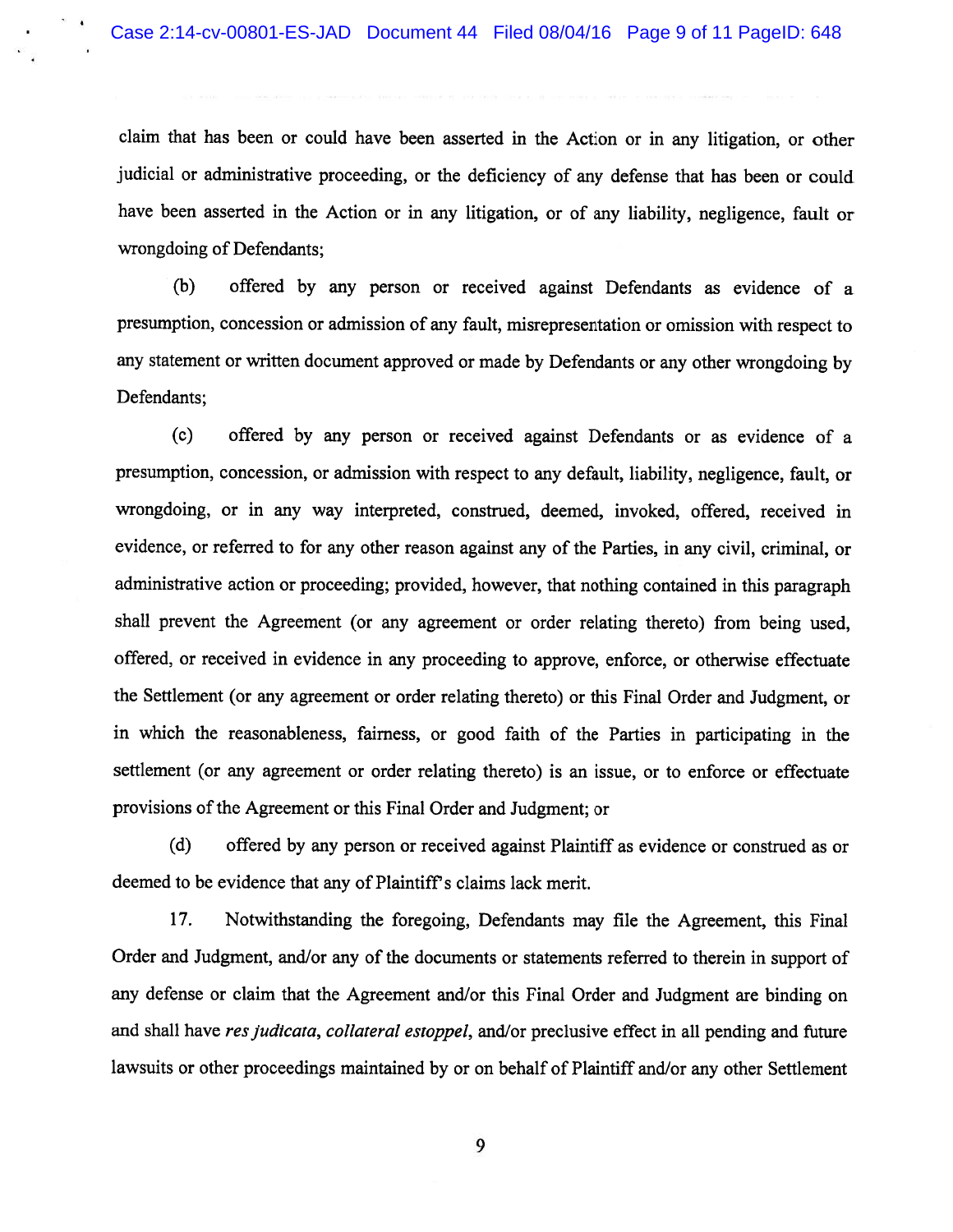Class Members, and each of them, as well as their heirs, executors, administrators, successors, assigns, and/or any other of the Releasing Parties.

18. Retention of Jurisdiction. Without in any way affecting the finality of this Final Order and Judgment, this Court retains exclusive and continuing jurisdiction over the Parties, including the Settlement Class, and all matters relating to the administration, consummation, validity, enforcement and interpretation of the Agreement and of this Final Order and Judgment, including, without limitation, for the purpose of:

(a) enforcing the tenns and conditions of the Agreement and resolving any disputes, claims or causes of action that, in whole or in part, are related to or arise out of the Agreement, and/or this Final Order and Judgment (including, without limitation, whether <sup>a</sup> person or entity is or is not <sup>a</sup> Settlement Class Member; whether claims or causes of action allegedly related to this Action are or are not barred or released by this Final Order and Judgment; and whether persons are enjoined from pursuing any claims against Defendants);

(b) enabling any party to this Final Order and Judgment to apply to this Court at any time for such further orders and directions as may be necessary or appropriate for the construction or carrying out of this Judgment;

(c) entering such additional orders, if any, as may be necessary or appropriate to protect or effectuate this Final Order and Judgment and the Agreement (including, without limitation, orders enjoining persons from pursuing any claims against Defendants), or to ensure the fair and orderly administration of the Settlement; and

(d) entering any other necessary or appropriate orders to protect and effectuate this Court's retention of continuing jurisdiction over the Agreement, the Parties, and the Settlement Class Members.

19. Disputes. The Parties agree to negotiate in good faith to try to resolve any disputes that may arise relating to this Final Order and Judgment. Plaintiff shall give Defendants twenty (20) days notice before filing an application or other pleading seeking contempt of court or other sanctions for any purported violation ofthis Final Order and Judgment.